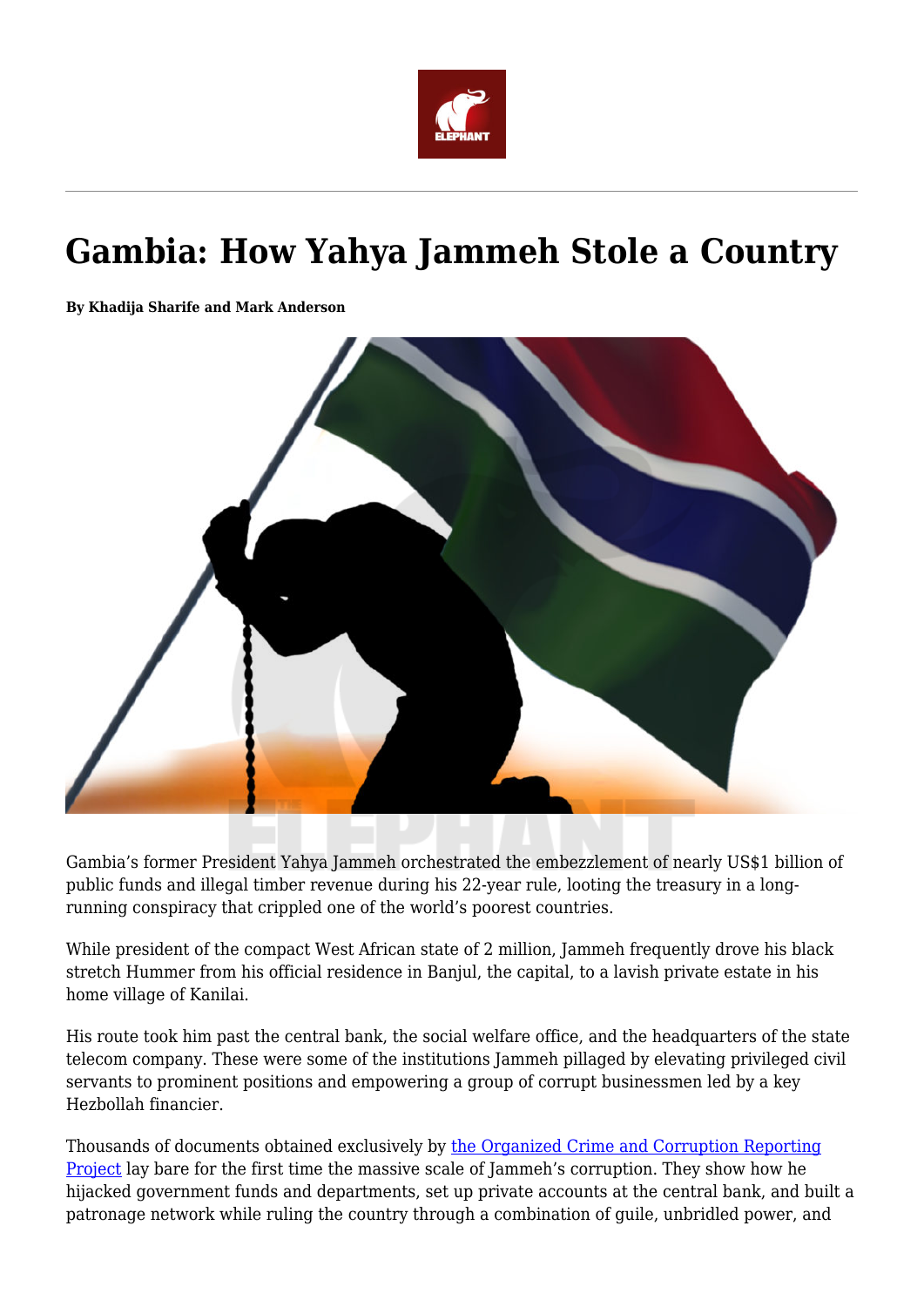violence.

What was not withdrawn in cash by Jammeh's officials or funnelled to bank accounts controlled by the president went to businesses that received lucrative contracts (or for unknown purposes). Some was sent to foreign shell companies about which little is known. The transfers may have violated Gambian law.

Just how much of the great Gambian heist ended up in Jammeh's own pockets — through offshore accounts or bags full of cash — is still unknown.

Adama Barrow, the country's current president, [estimated](https://www.france24.com/en/20170316-video-interview-gambia-adama-barrow-president-yahya-jammeh-icc-africa) in 2017 that Jammeh stole about 4 billion dalasis (\$90 million) from public coffers. An official investigation known as the [Janneh Commission](http://statehouse.gov.gm/president-barrow-swears-commission-enquiry-members) [of Inquiry](http://statehouse.gov.gm/president-barrow-swears-commission-enquiry-members) is currently examining financial misconduct during his rule. And at the end of last year, the United States announced that Jammeh had been banned from entering the country, citing evidence that he had been involved in "significant corruption."

The documents analyzed by OCCRP show a web of fraud that far exceeds the figure offered by Barrow, who defeated Jammeh at the polls in 2016 but was only able to oust the former president after neighboring states threatened a military intervention.

Jammeh was the worst of dictators, but because he ruled a nobody country, nobody cared.

"He ran the country like an organized crime syndicate," said Jeggan Grey-Johnson, a Gambian activist and communications officer at the African regional office of the Open Society Foundation, a pro-democracy and good governance organization.

"Jammeh was the worst of dictators, but because he ruled a nobody country, nobody cared," Grey-Johnson said.

Jammeh spent some of the stolen money on his palace in Kanilai, where he had his own private mosque, built a jungle warfare training camp, and kept camels, hyenas, zebras, and other exotic animals.

In total, Jammeh and his associates looted or misappropriated at least \$975 million. Among their biggest targets:

- \$363.9 million from the state-run telecoms company;
- \$325.5 million in illicit timber revenue;
- more than \$100 million in foreign aid and soft loans from Taiwan;
- \$71.2 million from the Central Bank of The Gambia:
- $\bullet$  \$60 million from the Social Security and Housing Finance Corp., which manages disability, housing, and pension payments; and
- \$55.2 million from the state-run oil company.

Jammeh spent some of the stolen money on his palace in Kanilai, where he had his own private mosque, built a jungle warfare training camp, and kept camels, hyenas, zebras, and other exotic animals. The looted funds also supported a lavish lifestyle that Jammeh's average official monthly government salary of about \$6,000 could never sustain.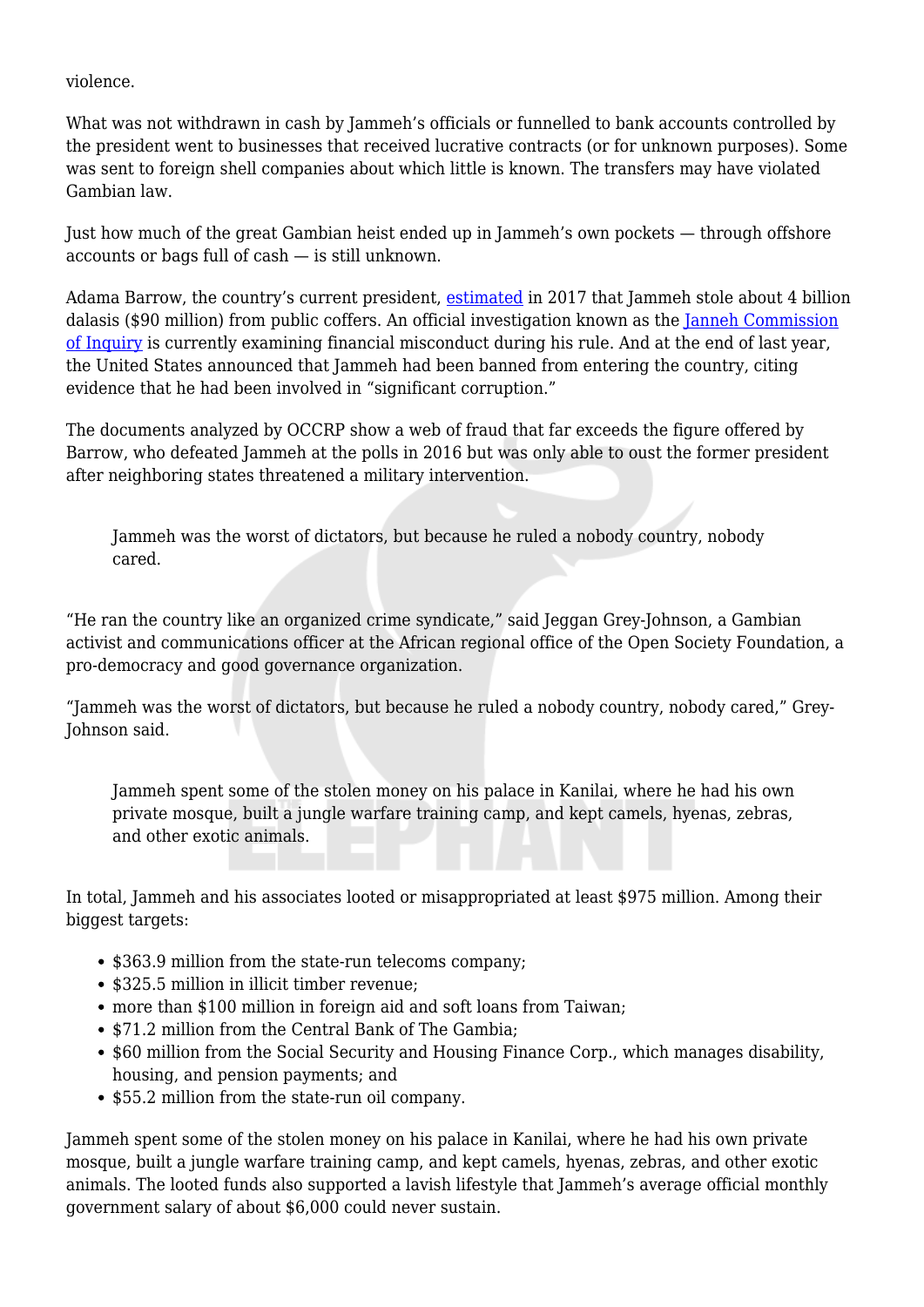Other spending was designed to portray Jammeh as a benevolent and generous ruler, but not typically in ways that benefitted ordinary Gambians, who eke out a living in an economy that is literally dependent on peanuts, a top export. In 2010, using diverted money, Jammeh held a tribute concert for Michael Jackson after the pop superstar's death. He also hosted a Miss Black USA beauty pageant in Gambia using \$1.1 million illicitly diverted from the Port Authority.

The spending did little to address Gambia's needs. The country has poor health care, few basic services, and under 1,000 km of paved roads. According to the [World Bank](http://documents.worldbank.org/curated/en/545741539630784796/pdf/130852-WP-PUBLIC-WBG-Gambia-Debt-Sustainability-Analysis-2018-Update-Final-Oct1518.pdf), its external debt at the end of 2017 was \$489 million — less than the amount Jammeh allegedly stole.

The United Nations criticized Jammeh during his final election campaign for threatening to kill off the country's most populous ethnic group — the Mandinkas — and put them "where even a fly cannot see them.

The former president gave himself five titles, insisted he could cure AIDS (but only on Mondays and Thursdays), and proclaimed that he would stay in power for a billion years if Allah wanted him to. He is now in exile in Equatorial Guinea, where he allegedly spends his days on a [farm carved out of the](https://www.youtube.com/watch?v=2E6zSkX_gZc) [jungle.](https://www.youtube.com/watch?v=2E6zSkX_gZc)

## **Ruling with an Iron Fist**

The United Nations [criticized](https://www.un.org/sg/en/content/sg/note-correspondents/2016-06-10/note-correspondents-statement-special-adviser-prevention) Jammeh during his final election campaign for threatening to kill off the country's most populous ethnic group — the Mandinkas — and put them "where even a fly cannot see them."

In its 2015 report on Gambia, "State of Fear", Human Rights Watch detailed accusations that included "enforced disappearances," torture of political opponents, the summary execution of more than 50 African migrants, and the murder or disappearance of two journalists.

The sentiment was typical of a president who ruled through terror. At the center of his ability to strip Gambia of its meager wealth was Jammeh's ruthless control of the government and its institutions. After capturing power in a bloodless coup in 1994 at just 29, he quickly deployed an array of official and unofficial security forces to silence dissent.

In a climate of fear, and with the complicity of a powerful circle in and out of the government, Jammeh's brazen corruption continued unchecked for more than two decades.

The Jungulers, an unofficial unit of about 40 men largely drawn from the Presidential Guard, carried out the most egregious offenses. In its 2015 report on Gambia, "[State of Fear](https://www.hrw.org/report/2015/09/16/state-fear/arbitrary-arrests-torture-and-killings)", Human Rights Watch detailed accusations that included "enforced disappearances," torture of political opponents, the summary execution of more than 50 African migrants, and the murder or disappearance of two journalists.

In a climate of fear, and with the complicity of a powerful circle in and out of the government, Jammeh's brazen corruption continued unchecked for more than two decades.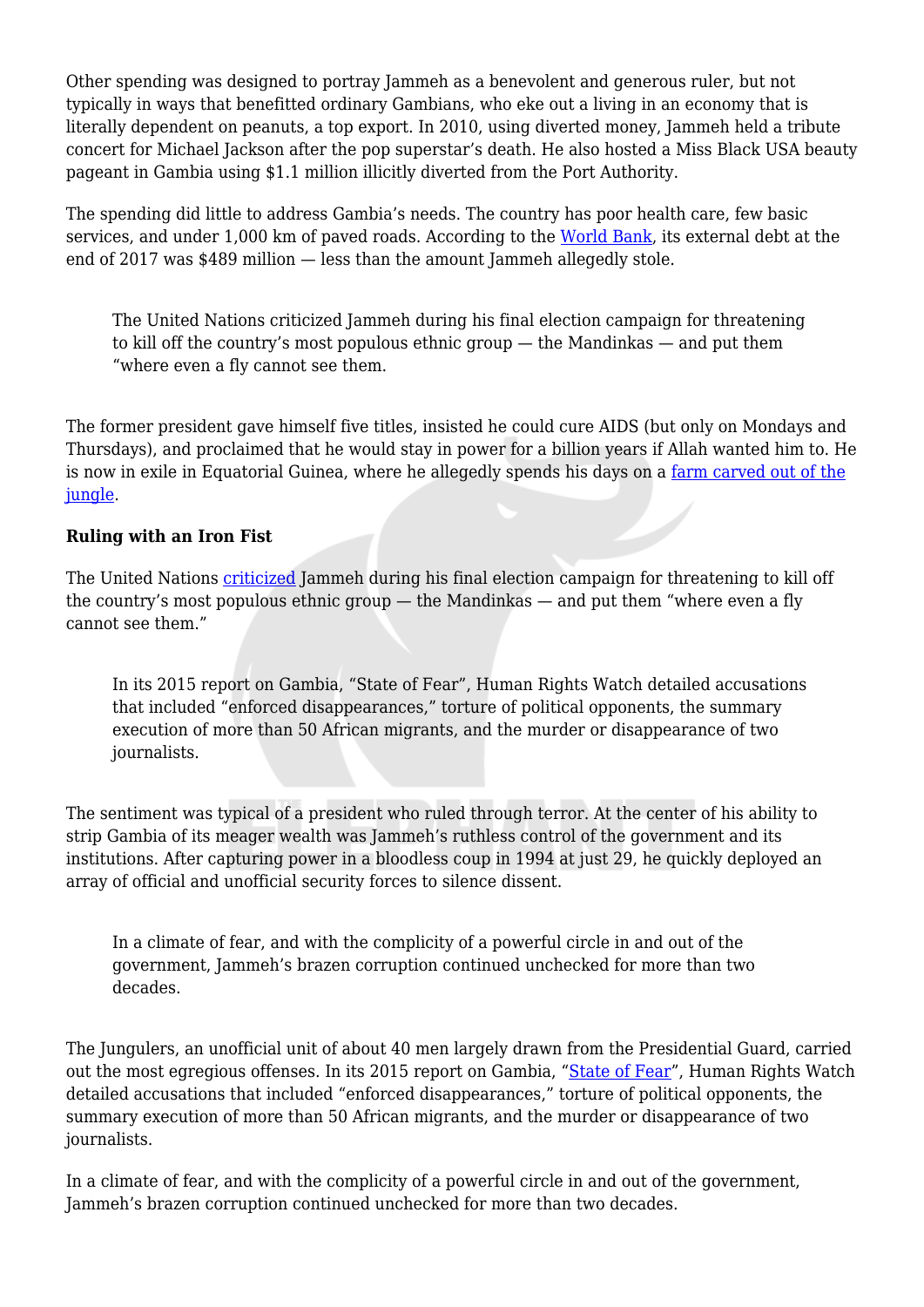Merely questioning Jammeh's often erratic rule could result in entire departments being seized. When a senior official at the state-run oil company questioned the president's office on whether its income could be exempt from taxes, Jammeh responded by seizing control of the company's bank accounts and diverting its funds for his use.

His micromanagement of government affairs allowed him to exert "complete control" over Gambia, said Fatou Camara, who twice served as Jammeh's press secretary between 2011 and 2013.

"Every minister would wait for him before they made decisions," Camara said. "Everything had to wait for the Office of the President to agree."

Jammeh's human rights abuses and corruption went largely unchallenged by the international community because of his country's small size and relative obscurity. A wave of violence across West Africa during his reign — in Ivory Coast, Liberia, and Sierra Leone — also helped him fly under the radar.

"The Gambia wasn't even like a back-burner issue — it was a backwater issue," said Cameron Hudson, a former West Africa analyst for the CIA.

## **The 'Number One Bank' as a Slush Fund**

The Central Bank of The Gambia was known as the "number one bank" among Jammeh's staff because they knew its coffers would continually be replenished with public money.

Central banks are only supposed to regulate local banks, control currency in circulation, and set interest rates. Typically, individuals can't have accounts. But Jammeh treated Gambia's central bank as his personal slush fund.

Much of the time, the money he stole flowed electronically between domestic and foreign accounts. But sometimes the cash literally traded hands. Beneath the hum of air conditioning units in a loading bay on the central bank's east side, presidential aides were known to shove suitcases stuffed with dollars, euros, and other currencies into waiting vehicles, according to testimony received by the [commission](https://statehouse.gov.gm/president-barrow-swears-commission-enquiry-members) of inquiry. The official investigation, led by lawyer Surahata Janneh, has not yet released its final report.

On one occasion, when Jammeh wanted to withdraw cash from the central bank, his office wrote directly to the bank's second deputy governor with a blunt request that circumvented lawmakers and regulators. The bank complied.

Amadou Colley, the central bank's governor from 2010 to 2017, told the commission that Jammeh and his cronies exerted significant control over the institution. Government records, testimonies, and directives show senior bank officials routinely allowing the president's office unfettered access.

Colley, who declined to comment for this story, testified that he saw officials close to the president withdraw funds without proper paperwork. Able to obtain withdrawal notes from Jammeh's office only occasionally, he resorted to accepting hastily-written statements from those retrieving the money that they had been "directed by President Jammeh [or] the Office of the President to make this withdrawal."

Documents obtained by reporters show that Jammeh diverted over \$71 million from the central bank's reserves in just a few years. He used three main techniques: hijacking the bank's accounts, creating new accounts on which he and his chosen aides were sole signatories, and using dormant accounts (which are seldom found at well-managed central banks). Sometimes he ordered the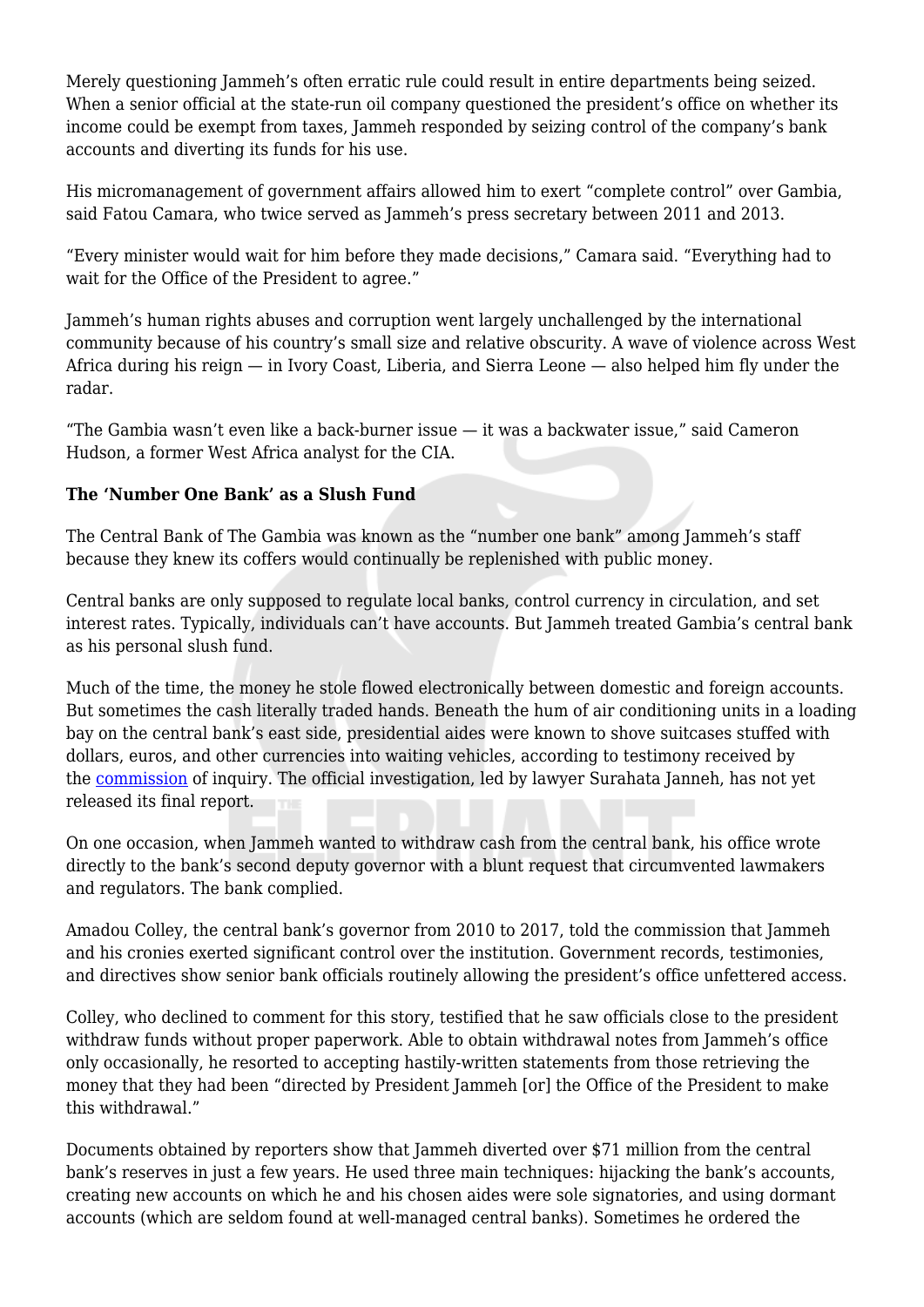withdrawal of cash from accounts without any funds, causing them to become overdrawn.

Accounts such as the Consolidated Revenue Fund received millions of dollars every year from income taxes and other sources. There is little accounting for how money from the fund was spent between 2007 and 2016, despite laws that require parliamentary approval of expenditures.

Thousands of internal bank documents reviewed by OCCRP revealed other major accounts Jammeh plundered.

They included:

- *The International Gateway Account*: This account received revenues from Gambia's state telecommunications operator, known as Gamtel. The practice of collecting such revenues, earned from long-distance telephone calls and internet services, occurs in every country. In Gambia, however, a disproportionate 82 percent went to private companies through secret contracts that bypassed the country's regulatory body. About \$363 million disappeared this way. The remaining 18 percent which did land in the account was largely withdrawn by Jammeh's office without explanation. Among other things, the president spent the money on cattle, vehicles, and extravagant carpets.
- *The Special Vision Account*: Once the International Gateway account was emptied, Jammeh turned to this account, also funded by Gamtel revenues and intended to finance his development plan for Gambia. From July 2014 until January 2017, Jammeh's office diverted about \$43 million — with \$35.7 million taken as cash. Jammeh's close business associates were among the beneficiaries. Other expenses included doctors' salaries, a donation to fight the West African Ebola outbreak, and funding for Jammeh's personal charitable foundation. The last transaction occurred two days after Jammeh went into exile in 2017.
- *The State Aircraft Fund*: This state travel fund was financed by donor aid from Qatar, tax revenues, and other sources. Jammeh's office withdrew cash from the account without stating any purpose and used it to purchase a luxury jet, buses, and vehicles from a close associate.
- *The State Security Account*: This account was set up by Jammeh's office with no declared purpose. About \$466,000, or 95 percent of its funds, were diverted from another account called the Consolidated Revenue Fund and used for cash withdrawals, entertainment, travel, payments to Jammeh's favorite wife Zeinab, and other expenses.
- *Mineral-related accounts* collected royalty payments from private mining companies such as Carnegie, Sand Mining, Gamico, and Heavy Minerals. Though this money was intended for the Consolidated Revenue Fund, the payments fell under the control of the president's office, which oversaw the use of \$4.9 million.
- *The Office of the First Lady*: There is no such office in Gambia, but Jammeh created this account, filled it with public revenues, and spent the entire \$35,706.
- *The National Youth Development Fund*: Dozens of scholarships were awarded to young African-American women who Jammeh brought to Gambia to compete in the 2007 Miss Black USA beauty pageant, which he hosted. The fund also paid for maintenance on Jammeh's jet and other expenses. The source of the \$4.5 million that passed through the account is unknown.
- *The Green Industry Account*: Although the central bank is not allowed to open accounts for private entities, an account named Green Industry — presumably after a private company of the same name — was created. The source of the funds, which were illegally transferred to the company's account at Trust Bank, is unclear.
- *The Fish Landing Account*: Funded by revenue from a 10 percent fee on fish caught by trawlers in Gambian waters, this account received multiple requests from withdrawals from Jammeh's office.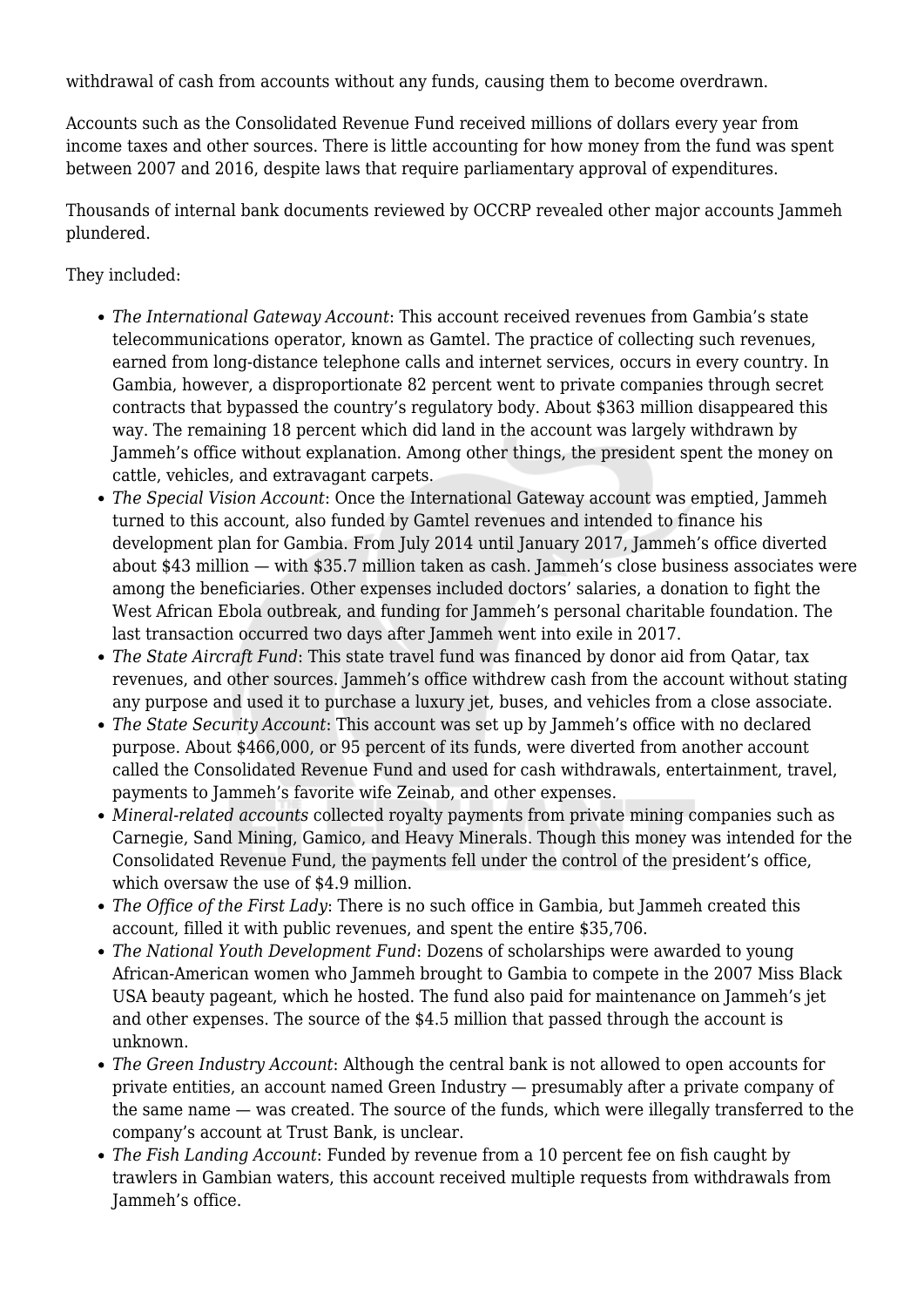During Jammeh's rule, the central bank became heavily indebted. One of his government's first acts in 1994 was to take out a secret \$25 million loan in the form of a bond. Decades of fraud, hidden debts in the form of bonds, and account manipulation followed, draining the bank of its revenues. Almost 40 percent of the bank's spending went toward interest payments on debts, according to OCCRP's analysis.

In a [2015 letter to the International Monetary Fund,](https://www.occrp.org/documents/greatgambiaheist/Letter%20of%20intent%20to%20IMF_2015.pdf) while Jammeh was still in power, central bank officials wrote that the institution remained highly indebted because of significant interest charges, bad investments, over-lending to the government, and violations of its own rules — described as "policy slippages."

Today, the central bank remains in dire straits. The country owes lenders 130 percent of its gross domestic product, mainly due to "external arrears" incurred by the Jammeh administration, the IMF [said](https://www.imf.org/en/News/Articles/2018/05/09/pr18166-imf-staff-concludes-visit-to-the-gambia) in May 2018.

Jammeh's manipulation of the central bank may have violated several of Gambia's laws, including the Government Budget and Management Accountability Act of 2004, the Social Security Act of 2010, and the Public Finance Act of 2014. He has not been charged with any crimes.

"Jammeh ran the country like it was his own," said William Gumede, an economist and chair of the Democracy Works Foundation, a South African pro-democracy group. "Who can question you when everything is considered yours?"

Gambia's current government did not respond to requests for comment. The government of Equatorial Guinea did not respond to requests to reach Jammeh.

The true scale of Jammeh's thefts from the central bank may never be fully known.

## **Taiwan Led the Way, Hezbollah Followed**

Jammeh's thirst for public money began soon after he captured power in 1994. In 1995, he recognized Taiwan's independence from China in a strategic establishment of diplomatic ties also made by several other African countries. In doing so, he opened the door to some \$100 million in foreign aid.

The East Asian island's development assistance was deposited into a "Special 3M" donor aid account at Citibank, the New York-based lender. Documents show that \$35 million of the funding was dispersed in less than two years.

In total, \$58 million was processed, primarily by Citibank, meaning the account was presumably overdrawn. The bank transferred the money to just over 20 beneficiaries, allowing the funds to vanish into the accounts of Jammeh and his close associates, including Mohamed Bazzi, one of the country's richest and most influential businessmen, whom Jammeh used as a middleman.

Some of the world's biggest banks — including Barclays, Citibank, HSBC Bank, and Standard Chartered — approved transactions for what would turn out to be Jammeh's seizure of state funds for his personal use

Bazzi, identified by the U.S. as a key financier for Hezbollah, introduced another financier who invested \$35 million in Gamtel, Gambia's state-owned telecommunications provider. He and other Hezbollah-linked businessmen were the primary beneficiaries of oil and telecommunications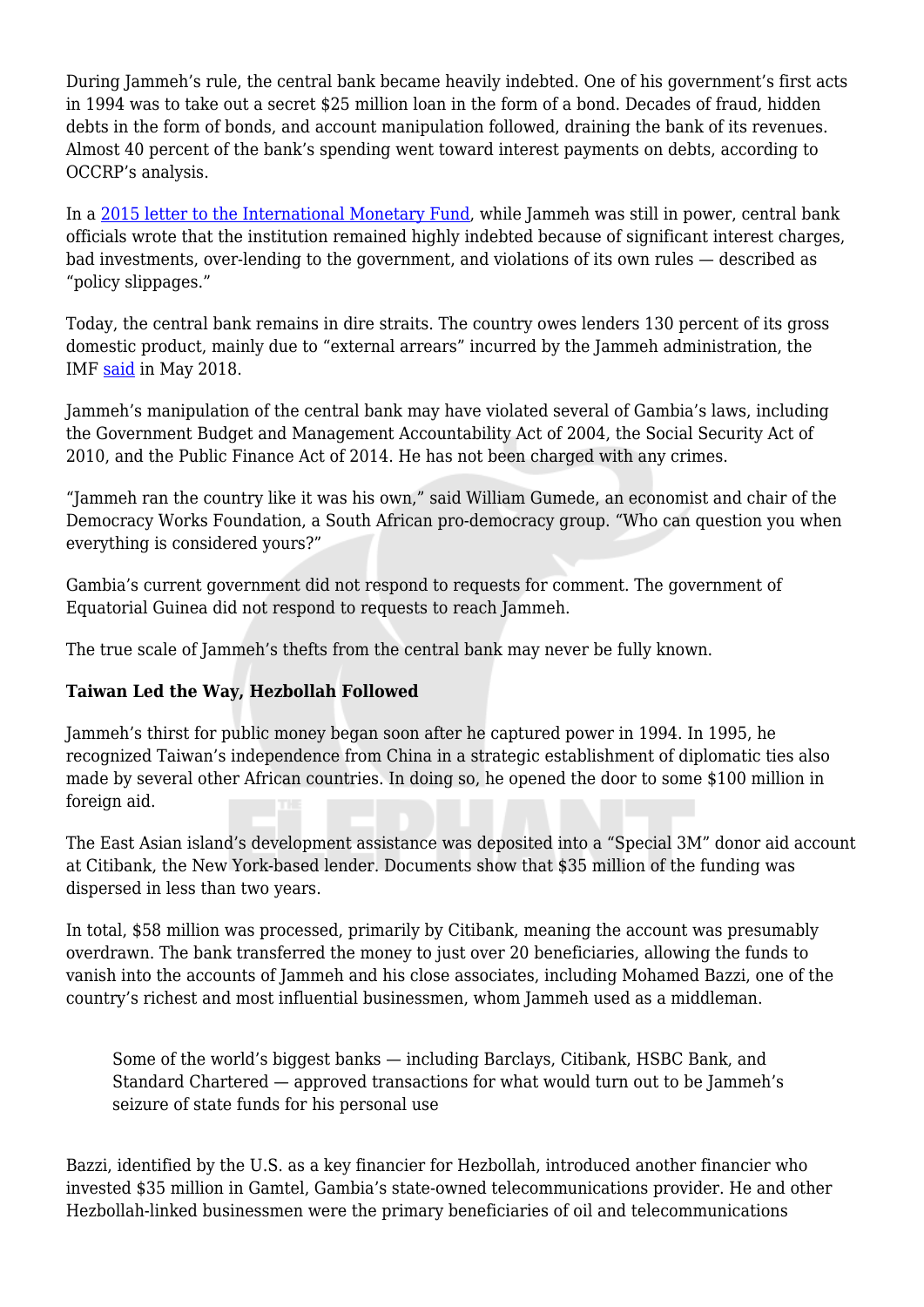monopolies worth more than \$100 million.

Some of the world's biggest banks — including Barclays, Citibank, HSBC Bank, and Standard Chartered — approved transactions for what would turn out to be Jammeh's seizure of state funds for his personal use.

In a statement to reporters, Citibank declined to comment on possible legal violations of standard anti-money laundering, due diligence, and "know your customer" requirements as well as potential violations of U.S. laws regarding banking secrecy, corrupt practices and even terrorism laws.

Standard Chartered declined to comment and Barclays declined to comment on the record. HSBC did not respond to requests for comment.

Former World Bank anti-corruption specialist Richard Messick said U.S. law enforcement might have been working with the banks to monitor where the funds were going.

"It's possible they reported the transactions to the authorities," he said. "I know of cases where law enforcement authorities have … 'spooked' the account holders … so that they could see where it was going to. So that's not all beyond the pale."

"Assuming the banks didn't alert authorities to the transactions moving the money out of the accounts, they should have applied enhanced due diligence … to ensure the money wasn't being laundered," Messick said.

#### **Keep Your Friends Close**

None of Jammeh's plundering would have been possible without the close network of advisers he posted to key positions and shuffled around at will. The aides, often used as signatories to bank accounts and loan agreements, played a key role in his money transfer schemes.

Jammeh's right-hand man, Gen. Sulayman Badjie, was identified in commission testimonies as the president's enforcer — both in politics and in business. Even as he ran the country as second-incommand and headed its armed forces, he also provided protection for Jammeh's timber smuggling operation. Badjie could not be reached by reporters.

The secretary-general of the Office of the President, Nuha Touray, was a crucial intermediary between Jammeh's office and various government departments. Documents obtained by reporters include directives Touray signed that authorized the seizure of bank accounts and the sacking of public officials who questioned orders.

In addition to Jammeh's official salary, his personal bank accounts reveal that Bazzi paid Jammeh \$500,000 a month for several months. Bazzi testified to the commission that he paid the sum to the president's account for 20 months and the money was related to an incentive to the president for a telecommunications deal that Bazzi organized for his associate, Ali Charara, another Lebanese Hezbollah financier.

Bazzi did not respond to requests for comment.

Jammeh's favored officials shared in his prosperity, but were also vulnerable to his propensity for violence and punishment.

Many officials who fell out of favor found themselves incarcerated alongside journalists, political activists, human rights campaigners, and those perceived to be gay or lesbian in the country's